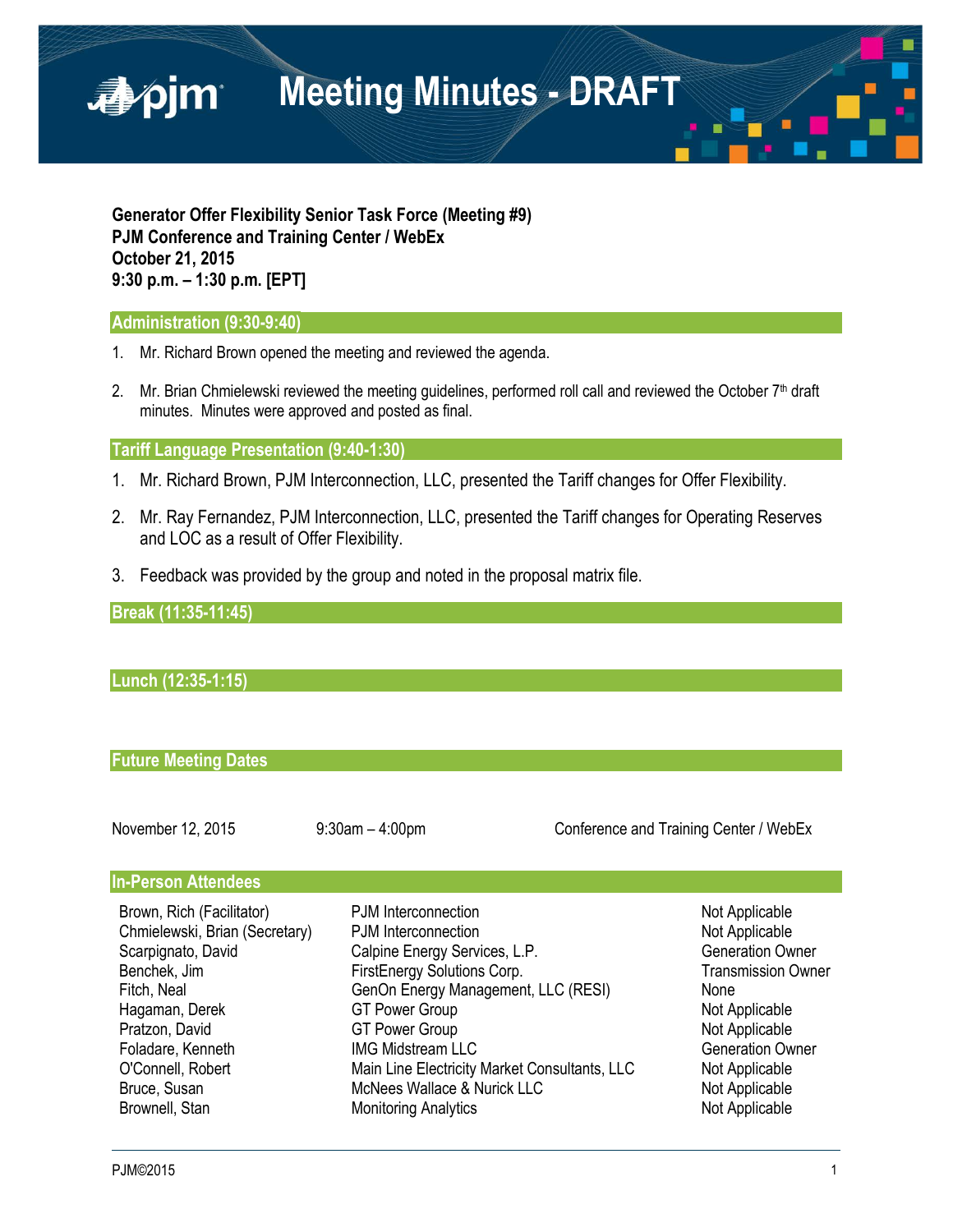**Meeting Minutes - DRAFT**

■pim

Cerchio, Gerard **Monitoring Analytics** Not Applicable Not Applicable Josyula, Siva **Monitoring Analytics** Monitoring Analytics Not Applicable Kogut, George The New York Power Authority New York Power Authority Channel Authority Cher Supplier Suh, Jung **Noble Americas Energy Solutions LLC Chamericas Energy Solutions LLC** Other Supplier Coyne, Suzanne PJM Interconnection, LLC Not Applicable Fernandez, Ray **PJM Interconnection, LLC** Not Applicable Ford, Adrien Not Applicable Ford, Adrien Not Applicable Ford, Adrien **PJM** Interconnection, LLC Hartung, Dean **PJM Interconnection, LLC** Not Applicable Hauske, Thomas **Example 20 FUM Interconnection, LLC**<br> **EXAMPLE CONTEXAGE REGISTER**<br>
PJM Interconnection. LLC<br>
Not Applicable Keech, Adam **PJM** Interconnection, LLC Li, Kanning **National Community Community** PJM Interconnection, LLC Not Applicable Marcino, Angelo **Marcino, Angelo PJM Interconnection, LLC** Not Applicable Not Applicable<br>
Morelli, Lisa **Not Applicable** PJM Interconnection, LLC Morelli, Lisa **PJM** Interconnection, LLC Stadelmeyer, Rebecca **PJM Interconnection, LLC** Not Applicable Ward, Michael **National PDM Interconnection, LLC**<br>
Warshel, Kim **National PDM Interconnection, LLC** Not Applicable PJM Interconnection, LLC

## **In Attendance via WebEx / Conference Call**

Wong, Bryant **ABB Network Management** ABB Network Management Ondayko, Brock AEP Energy Partners, Inc. (AEP Gen Resources) Other Supplier Markiewicz, Cindy **Allegheny Energy Supply Company** Transmission Owner Libbos, Robin Allegheny Energy Supply Company, LLC Transmission Owner Liang-Nicol, Cecilia Allegheny Power (MonPwr Gen) Transmission Owner Norton, Chris **American Municipal Power, Inc.** Electric Distributor C'Connor. Siobhan and American Municipal Power, Inc. **Electric Distributor** C'Connor. Siobhan American Municipal Power, Inc. Cox, Edward P **Appalachian Power Company Transmission Owner** Cox, Edward P Lakey, Brian **Appalachian Power Company Company** Transmission Owner Leopold, Chris Appalachian Power Company (AEP Generation) Transmission Owner Kelly, Stephen **Brookfield Energy Marketing LP** Cther Supplier Trayers, Barry **Citigroup Energy, Inc.** Charges and Communist Communist Communist Communist Communist Communist Communist Communist Communist Communist Communist Communist Communist Communist Communist Communist Communist Filomena, Guy Customized Energy Solutions, Ltd\* Not Applicable Johnson, Carl Customized Energy Solutions, Ltd\* Not Applicable Dessender, Harry **Customized Energy Solutions, Ltd\*** Not Applicable Sasser, Jonathan **Customized Energy Solutions, Ltd\*** Not Applicable Thomas, Dave **Dayton Power and Light Company (The)** Transmission Owner Bleiweis, Bruce **DIC Energy LLC CONSERVING SUPPLIER** Bruce **DIC Energy LLC CONSERVING SUPPLIER** Other Supplier DeLosa, Joseph **DE Public Service Commission** Not Applicable Farber, John **DE Public Service Commission** Not Applicable Whitehead, Jeffrey **Direct Energy Business Marketing, LLC** Other Supplier Bonner (ES), Charles **Dominion Virginia Power** Not Applicable Feierabend, Rick **Dominion Energy Marketing, Inc** Generation Owner Thurston, Mark **Dominion Energy Marketing, Inc** Generation Owner Pakela, Gregory **DTE Energy Trading, Inc** Changeler Changeler Changeler Changeler Garnett, Bryan **Duke Energy Ohio, Inc Community Community** Transmission Owner Cox, Jason **Dynegy Power Marketing, Inc.** Generation Owner Brodbeck, John **EDP Renewables North America, LLC** Other Supplier<br>
Jardot. Gina **Camera Control Control Control** Current Control Control Current Current Commer Jardot, Gina **Essential Power OPP, LLC**